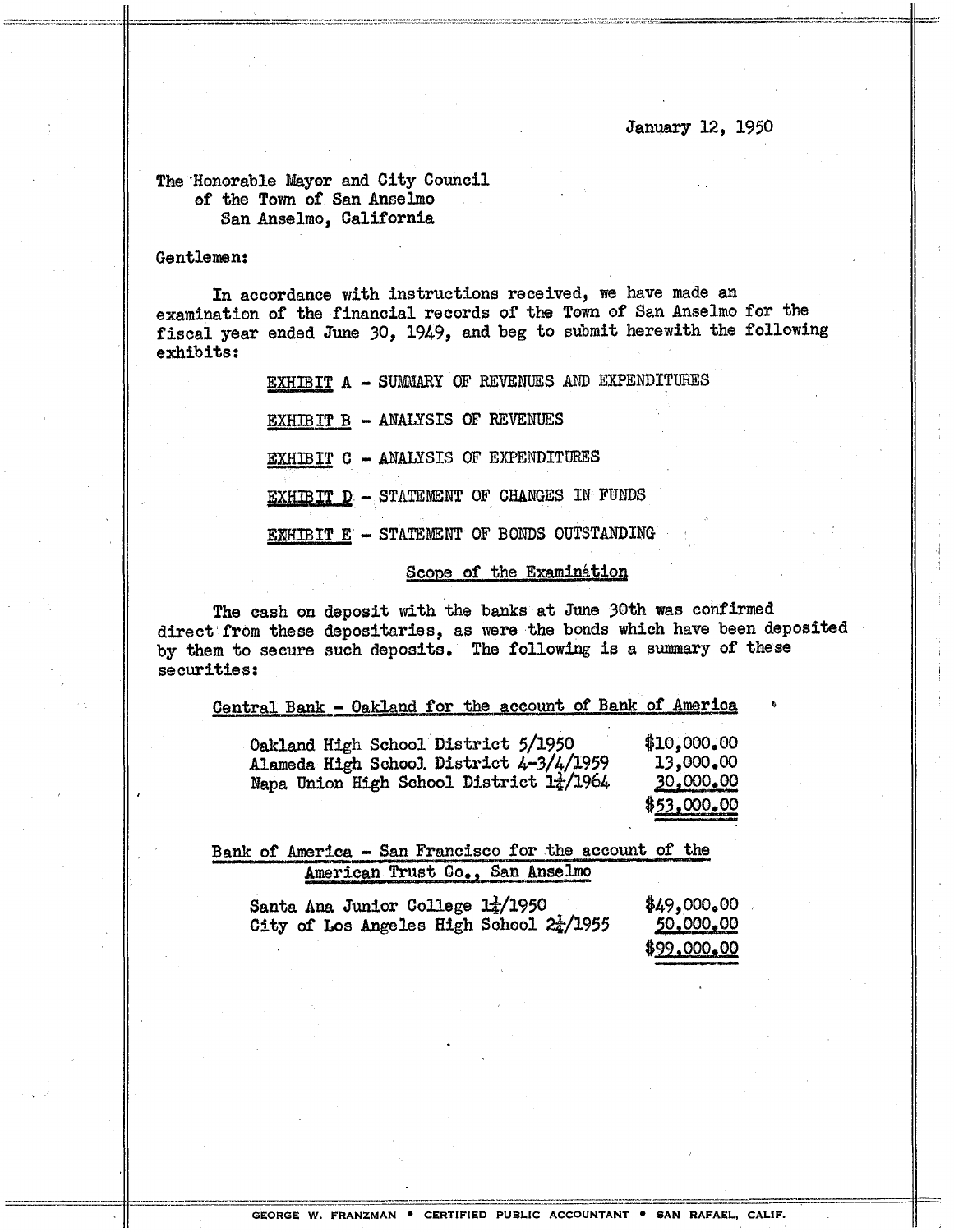The market value of these securities so deposited is in excess of the amount required by law for the security of such deposits.

There was also in safekeeping in the American Trust Company, San Francisco \$20,000.00 face value of Series "G" U.S. Certificates of Indebtedness, due October 1, 1949. This fact was confirmed direct from that bank. These securities have since been sold.

The collection of City licenses was verified by reference to the stubs of receipts issued for such payments, and the amounts received traced into the bank accounts. Test checks were made of the City Dockets and the Municipal Judges' Record Book for verification of fines levied and collected and these receipts were likewise traced into' the record of eash received.

This examination did not cover a detailed check of all transactions, and only test checks were made of various items of record. Such checks were made of the cancelled warrants returned during the year by the banks. These warrants were examined for approval by the Finance Committee, and the arithmetical accuracy of the items appearing upon the attachments checked.

The Assessment Lists were test checked for arithmetical accuracy and the calculation of the total tax assessment was verified.

The bonds redeemed and cancelled, and the interest coupons paid during the year were examined and found to be properly recorded.

If there is anything further in respect to these accounts, we shall be pleased to furnish it to you upon request.

We wish to take this opportunity of expressing our appreciation for the co-operation extended to us by the staff in the City Clerks' office.

Yours very truly, AW Granguan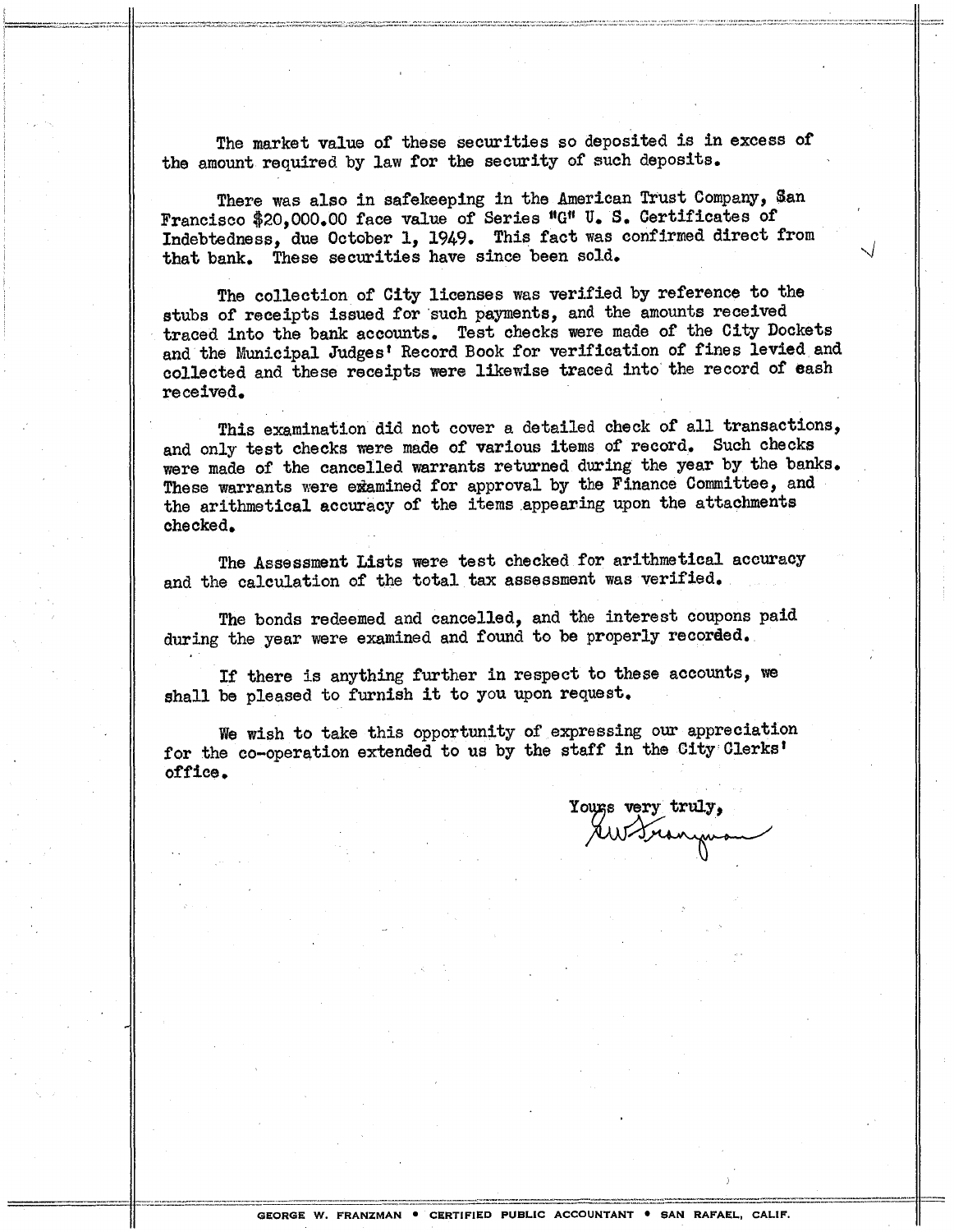#### EXHIBIT A

## TOWN OF SAN ANSELMO

SUMMARY OF REVENUES AND EXPENDITURES

FISCAL YEAR ENDED JUNE 30, 1949

#### AVAILABLE CASH - JULY 1, 1948

#### **REVENUES:**

| \$130,043,98    |
|-----------------|
| 11,757.82       |
| 6,762,50        |
| 3,200.96        |
| 140.00          |
| 51.00           |
| 200.00          |
| 48,976.96       |
| 5,188.55        |
| 2,356.08        |
| 1,297.00        |
| 43.61           |
| <u>7,344.11</u> |
|                 |

#### **EXPENDITURES:**

| General City Government           | \$21,652.34 |
|-----------------------------------|-------------|
| Protection to Person and Property | 93,815.62   |
| <b>Streets</b>                    | 66,491.81   |
| Library                           | 15,019.61   |
| Playgrounds                       | 8,343.26    |
| Miscellaneous                     | 773.05      |
| Interest                          | 450.00      |
| Redemption of Debt                | 3,000.00    |
| Special Assessments               | 3,168,33    |
| Employees Income Tax Withheld     | 7,344.11    |

Excess of Expenditures over Revenues

To Transfer from Reserve Funds, appropriations made in prior years

Total Available Cash - June 30, 1949 Add Back Outstanding Warrants & Bills-Payable

TOTAL CASH ON HAND - JUNE 30, 1949

#### DISTRIBUTED AS FOLLOWS:

Bank of America, San Anselmo Branch American Trust Co., San Anselmo Aranch Tax Collector's Petty Cash & Change Fund  $(5350.98)$ <br> $6065679$ U.S. Bonds

| \$40,838.86 |        |
|-------------|--------|
| 3,962.12    |        |
| 550.00      |        |
| 20,000,00\$ | 65.350 |

35,611.77 \$

 $$217,362.57$ 

220,058.13

2,695.56

32,916.21

18,100.00

51,016.21

14,334.77

65,350.98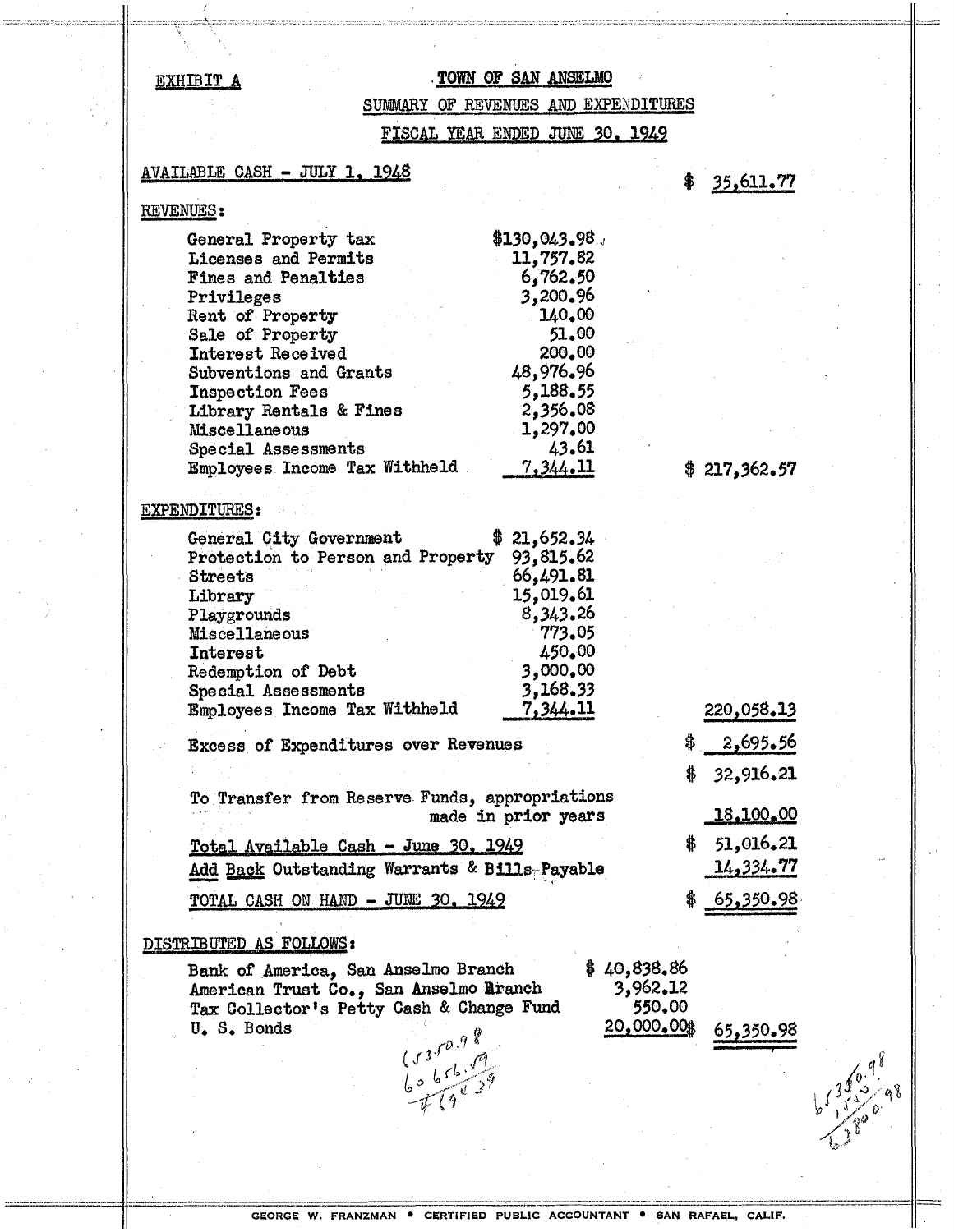## EXHIBIT B

## ANALYSIS OF REVENUES

FISCAL YEAR ENDED JUNE 30, 1949

## GENERAL PROPERTY TAX

| Current Taxes<br>Delinquent Taxes<br>Solvent Credits from County           | \$126,649.96<br>3,379.01<br><u>15.01</u> | \$130,043.98    |
|----------------------------------------------------------------------------|------------------------------------------|-----------------|
| LICENSES AND PERMITS                                                       |                                          |                 |
| <b>Business Licenses</b><br>Dog Licenses<br>Permits, etc.                  | \$<br>9,545.42<br>1,735.40<br>477.00     | 11,757.82       |
| FINES AND PENALTIES                                                        |                                          |                 |
| Court fines and Penalties<br>Motor Vehicle Fines                           | \$<br>775,00<br>5,987.50                 | 6,762,50        |
| PRIVILEGES                                                                 |                                          |                 |
| Garbage<br>Pacific Gas and Electric Co.                                    | 1,500.00<br>\$<br>1,700.96               | 3,200.96        |
| PROPERTY<br>RENT OF                                                        |                                          | 140.00          |
| SALE OF PROPERTY                                                           |                                          | 51.00           |
| INTEREST ON UNITED STATES BONDS                                            |                                          | 200.00          |
| SUBVENTIONS AND GRANTS                                                     |                                          |                 |
| State Liquor Licenses<br>State Gasoline Taxes<br>Motor Vehicle in Lieu Tax | \$<br>5,667.50<br>22,195.00<br>21,114.46 | 48,976.96       |
| INSPECTION FEES                                                            |                                          |                 |
| Building, Plumbing and Electrical                                          |                                          | 5,188.55        |
| <b>EDUCATION</b>                                                           |                                          |                 |
| Library Rentals and Fines                                                  |                                          | 2,356.08        |
| MISCELLANEOUS                                                              |                                          |                 |
| Gifts and Donations to Fire Dept.<br>Title Reports and Sundry              | \$<br>625.00<br>672.00                   | 1,297.00        |
| SPECIAL ASSESSMENTS                                                        |                                          | 43.61           |
| <b>TRUST FUNDS</b>                                                         |                                          |                 |
| Employees Income Tax Withheld                                              |                                          | <u>7.344.11</u> |
|                                                                            | TOTAL REVENUES                           | 217,362.5'      |

GEORGE W. FRANZMAN . CERTIFIED PUBLIC ACCOUNTANT . SAN RAFAEL, CALIF.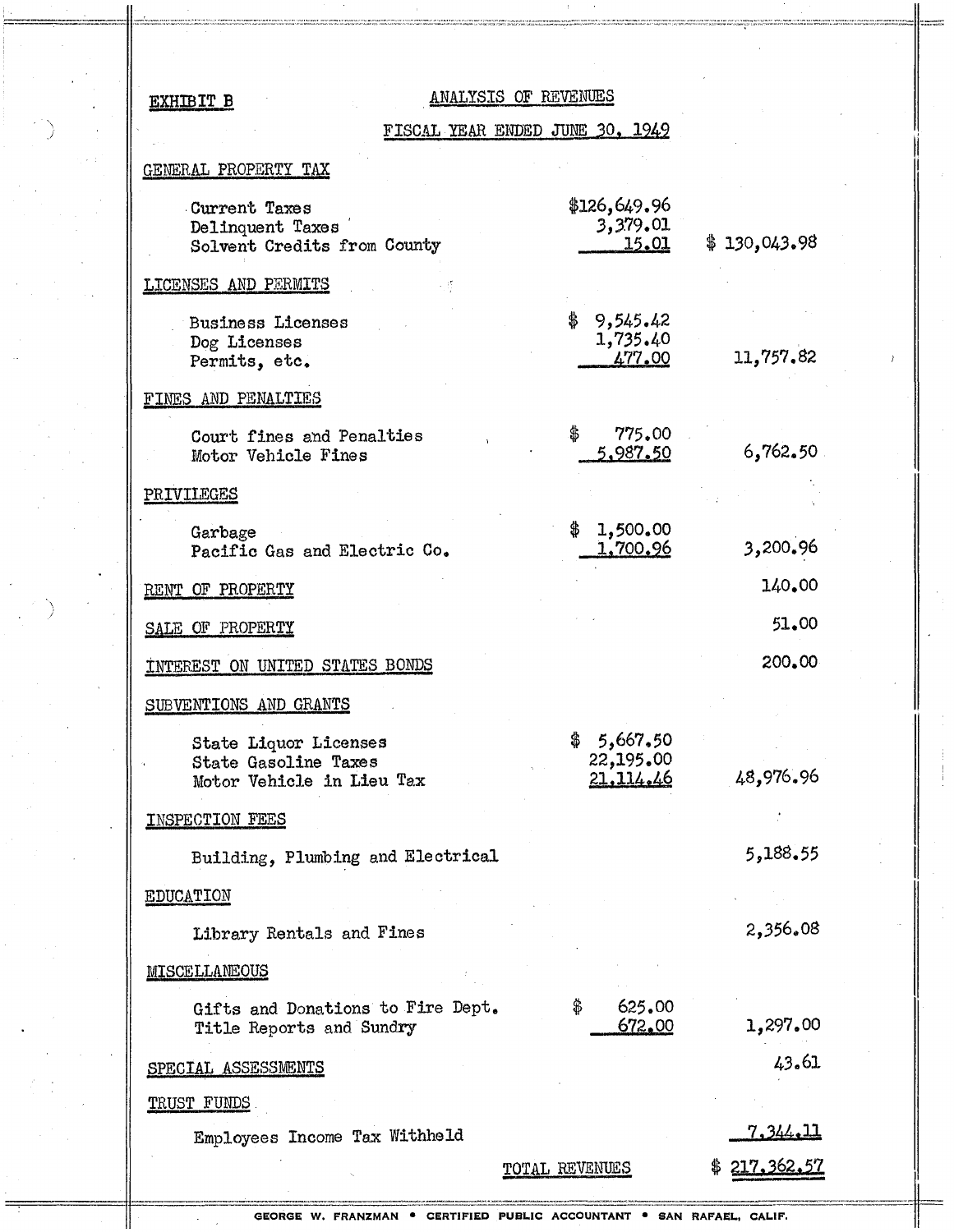# EXHIBIT C ANALYSIS OF EXPENDITURES

## FISCAL YEAR ENDED JUNE 30. 1949

## LEGISLATIVE

---------- ~.-~ ~~-~

-

| Printing, Stationery and Office Expense                                                                                                        |                                                                     | 1,720.35         |
|------------------------------------------------------------------------------------------------------------------------------------------------|---------------------------------------------------------------------|------------------|
| FINANCE OFFICES AND ACCOUNTS                                                                                                                   |                                                                     |                  |
| Auditor and Controller Salary<br>Special Auditing<br>Treasurer<br>Tax Collector - including two deputy clerks<br>Other Part time Clerical help | $\frac{4}{9}$<br>2,212.00<br>200.00<br>300.00<br>7,637.00<br>497.35 | 10,846.35        |
|                                                                                                                                                |                                                                     |                  |
| LAW OFFICES AND ACCOUNTS                                                                                                                       |                                                                     |                  |
| City Attorney Salary<br>Other Legal Expense                                                                                                    | \$<br>1,500.00<br>1,217.54                                          | 2,717.54         |
| OTHER GENERAL OFFICES AND ACCOUNTS                                                                                                             |                                                                     |                  |
| Civil Service Examinations<br>Sundry                                                                                                           | \$<br>150.24<br>1.472.56                                            | 1,622,80         |
| <b>ELECTIONS</b>                                                                                                                               |                                                                     |                  |
| General                                                                                                                                        |                                                                     | 1,143.59         |
| <b>JUDICIAL</b>                                                                                                                                |                                                                     |                  |
| Salary of Judge                                                                                                                                |                                                                     | 900.00           |
| GENERAL GOVERNMENT BUILDINGS                                                                                                                   |                                                                     |                  |
| Building Repairs<br>Telephone and General Expense                                                                                              | \$<br>1,285.83<br>1,415,88                                          | 2,701.71         |
| TOTAL GENERAL GOVERNMENT                                                                                                                       |                                                                     | \$21,652.34      |
| PROTECTION TO PERSON AND PROPERTY                                                                                                              |                                                                     |                  |
| Police Department<br>Fire Department<br>Inspection<br>Compensation Insurance                                                                   | 40,638.71<br>48,004.80<br>688.50<br>4.483.61                        | <u>93.815.62</u> |
|                                                                                                                                                |                                                                     | \$115,467.96     |
| Carried Forward                                                                                                                                |                                                                     |                  |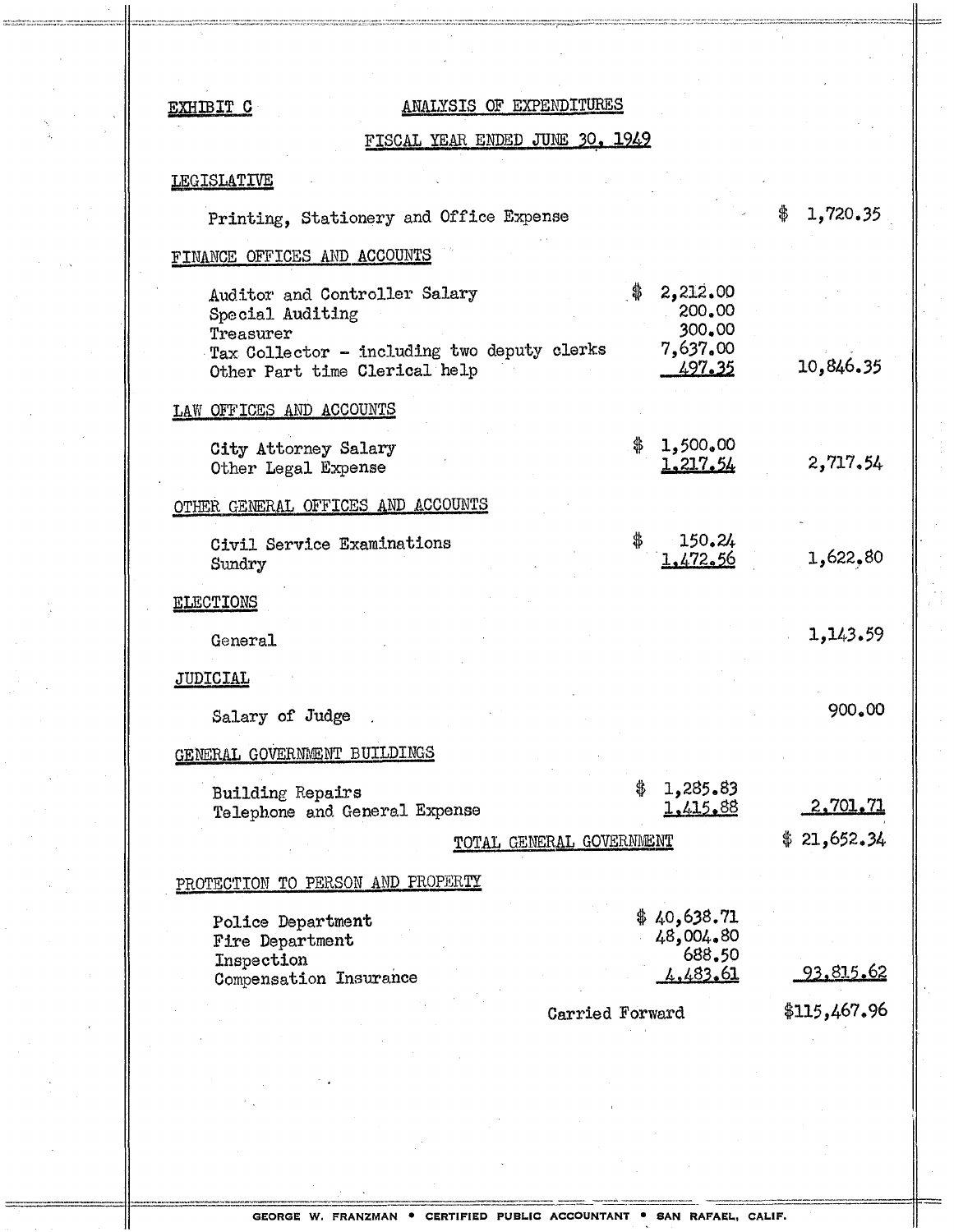# EXHIBIT C (2)

**Brought Forward** 

 $$115,467.96$ 

## **STREETS**

| General Administration & Engineering<br>Construction<br>Maintenance<br>Acquisition | \$                 | 3,762.24<br>7,822.67<br>31,862.74<br>14,013.73 |                         |
|------------------------------------------------------------------------------------|--------------------|------------------------------------------------|-------------------------|
| Street Lighting                                                                    |                    | 9,030.43                                       | 66,491.81               |
| LIBRARY                                                                            |                    |                                                | 15,019.61               |
| PLAYGROUNDS                                                                        |                    |                                                | 8,343.26                |
| MISCELLANEOUS                                                                      |                    |                                                |                         |
| Advertising and Promotion                                                          |                    |                                                | 773.05                  |
| <b>INTEREST</b>                                                                    |                    |                                                |                         |
| General City Bonds                                                                 |                    |                                                | 450.00                  |
| REDEMPTION OF DEBT                                                                 |                    |                                                |                         |
| General City Bonds                                                                 |                    |                                                | 3,000.00                |
| SPECIAL ASSESSMENTS                                                                |                    |                                                |                         |
| Interest<br>Redemption                                                             | \$                 | 233.33<br>2,935.00                             | 3,168.33                |
| EMPLOYEES INCOME TAX WITHHELD                                                      |                    |                                                | 7,344.11                |
|                                                                                    | TOTAL EXPENDITURES |                                                | <u>220,058,13</u><br>\$ |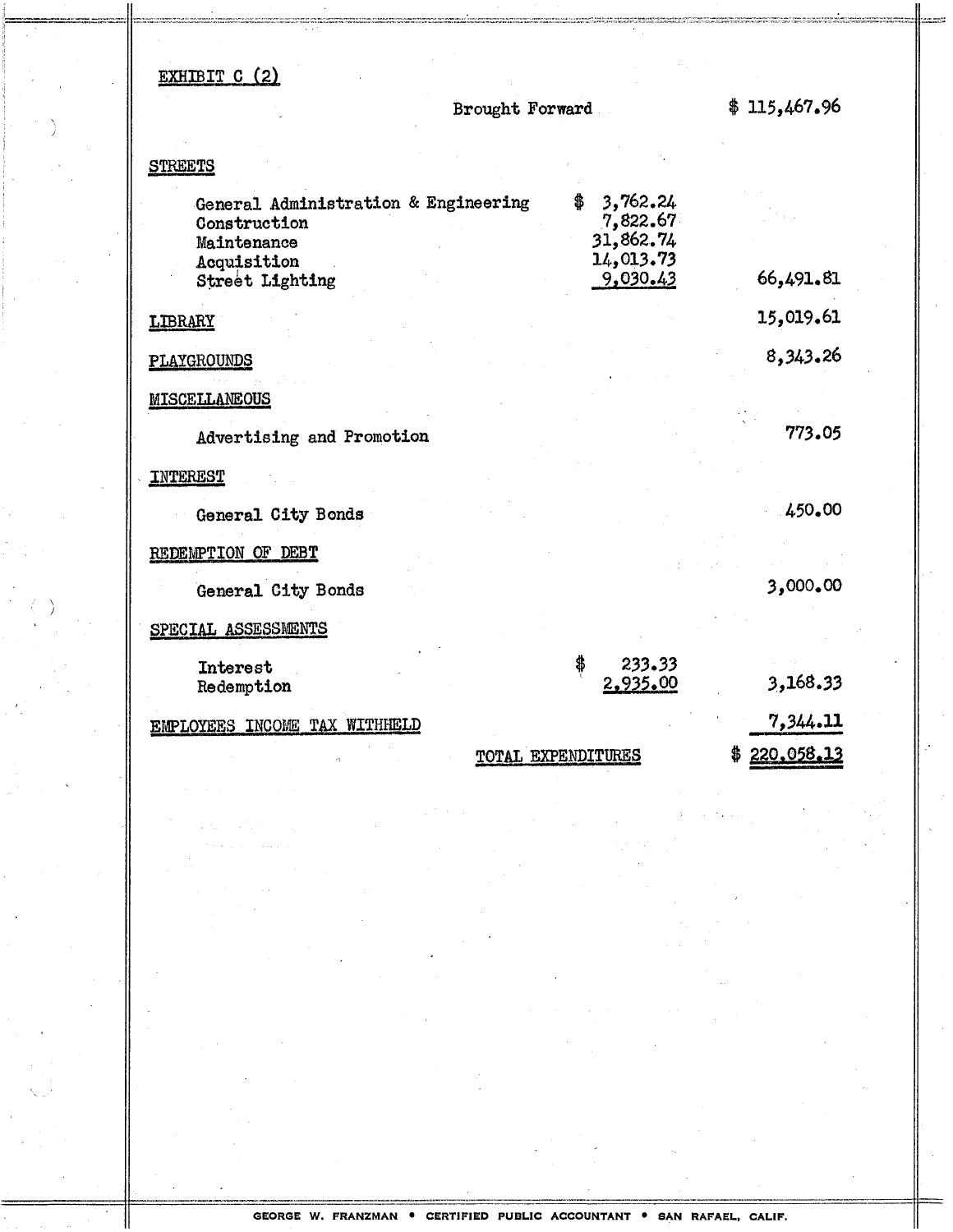| EXHIBIT |  | Ð |  |
|---------|--|---|--|
|         |  |   |  |

# TOWN OF SAN ANSELMO

# STATEMENT OF CHANGES IN FUNDS

FISCAL YEAR ENDED JUNE 30, 1949

|                                          | Available<br><b>Balance</b><br>July 1, 1948 | Transfer<br>and<br>Receipts | Total        | Transfer<br>and<br><b>Expenditures</b> | Available<br><b>Balance</b><br>June 30, 1949 |
|------------------------------------------|---------------------------------------------|-----------------------------|--------------|----------------------------------------|----------------------------------------------|
| General Fund                             | \$1,600.23                                  | \$197,726.53                | \$196,126.30 | \$175,196.87                           | \$20,929.43                                  |
| Library Fund                             | 3,131.40                                    | 13,973.44                   | 17,104.84    | 15,019.61                              | 2,085.23                                     |
| Gas Tax Fund                             | 4,618.46                                    | 22,195.00                   | 26,813.46    | 7,564.38                               | 19,249.08                                    |
| <b>Bond Funds</b><br>General Obligations | 4,342.34                                    | 2,114.59                    | 6,456.93     | 3,450.00                               | 3,006.93                                     |
| 1911 Street Improvements                 | 98.57                                       |                             | 98.57        |                                        | 98.57                                        |
| n<br>Ħ<br>1915                           | 501.28                                      |                             | 501.28       |                                        | 501.28                                       |
| 11<br>Ħ<br>1925                          | 5,385.73                                    | 43.61                       | 5,429.34     | 3,168.33                               | 2,261.01                                     |
| Reserve Fund                             | 13,014.50                                   |                             | 13,014.50    | 13,014.50                              |                                              |
| New Engine House Fund                    | 2,833.40                                    |                             | 2,833.40     | 2,833.40                               |                                              |
| Park and Recreation Fund                 | 1,712.28                                    | 9,515.66                    | 11,227.94    | 8,343.26                               | 2,884.68                                     |
| Fire Alarm                               | 1,574,04                                    |                             | 1,574.04     | 1,574.04                               |                                              |
| <b>TOTALS</b>                            | \$35,611.77                                 | \$245,568.83                | \$281.180.60 | \$230,164.39                           | \$51,016.21                                  |

GEORGE W. FRANZMAN . CERTIFIED PUBLIC ACCOUNTANT . SAN RAFAEL, CALIF.